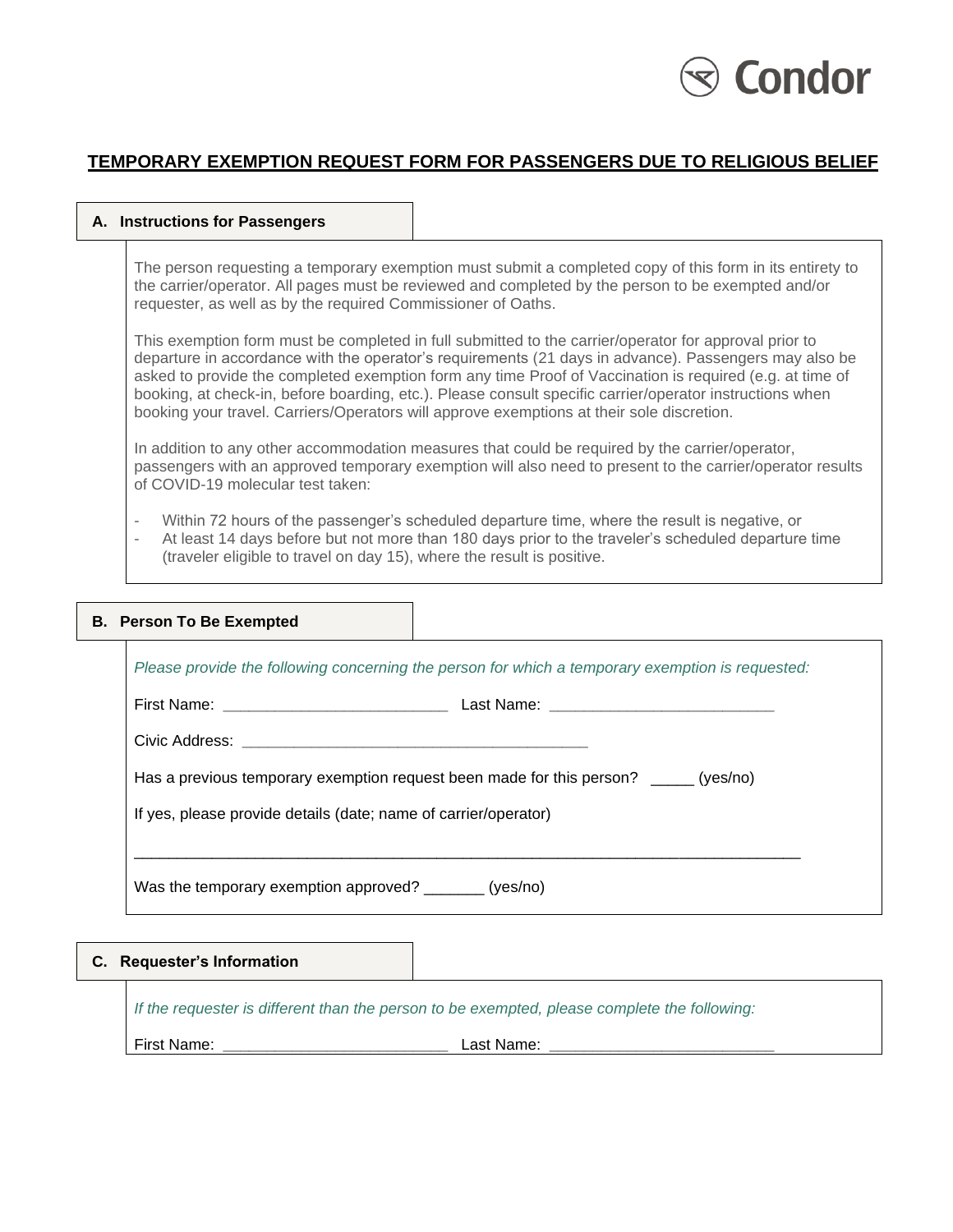Civic Address: **\_\_\_\_\_\_\_\_\_\_\_\_\_\_\_\_\_\_\_\_\_\_\_\_\_\_\_\_\_\_\_\_\_\_\_\_\_\_\_\_**

#### **D. Travel Information**

*Please provide the following travel details for the person for which a temporary exemption is requested:*

Date of Departure: **\_\_\_\_\_\_\_\_\_\_\_\_\_\_\_\_\_\_\_\_\_\_\_\_** Departure City/Airport **\_\_\_\_\_\_\_\_\_\_\_\_\_\_\_\_\_\_\_\_\_\_\_\_\_\_**

Destination: **\_\_\_\_\_\_\_\_\_\_\_\_\_\_\_\_\_\_\_\_\_\_\_\_\_\_\_\_\_\_** 

Travel code (flight/train number, vessel name) \_\_\_\_\_\_\_\_\_\_\_\_\_\_\_\_\_\_\_

## **E. Religious Belief(s)**

*Please provide the requested information concerning your sincere religious belief.* 

**Note, leaders and members of a number of religions and religious denominations (e.g., [Islam,](https://can01.safelinks.protection.outlook.com/?url=https%3A%2F%2Fwww.amjaonline.org%2Ffatwa%2Fen%2F87763%2Fthe-ruling-on-getting-the-covid-19-coronavirus-vaccine&data=04%7C01%7Calain.langlois%40tc.gc.ca%7C66d8fb1e56b345521a9b08d987f90937%7C2008ffa9c9b24d979ad94ace25386be7%7C0%7C0%7C637690325929790274%7CUnknown%7CTWFpbGZsb3d8eyJWIjoiMC4wLjAwMDAiLCJQIjoiV2luMzIiLCJBTiI6Ik1haWwiLCJXVCI6Mn0%3D%7C1000&sdata=mhYsQ3QEsVJhYqg684s8rM6Nz0WQIoV99RDTRqAUBjE%3D&reserved=0) [Roman Catholicism,](https://can01.safelinks.protection.outlook.com/?url=https%3A%2F%2Fyoutu.be%2FJWf3Ji11EaU&data=04%7C01%7Calain.langlois%40tc.gc.ca%7C66d8fb1e56b345521a9b08d987f90937%7C2008ffa9c9b24d979ad94ace25386be7%7C0%7C0%7C637690325929790274%7CUnknown%7CTWFpbGZsb3d8eyJWIjoiMC4wLjAwMDAiLCJQIjoiV2luMzIiLCJBTiI6Ik1haWwiLCJXVCI6Mn0%3D%7C1000&sdata=LymXTMmzeI35jqET5bt7viOJYubG9M%2F8X%2F8ebwui6YM%3D&reserved=0) [Judaism,](https://can01.safelinks.protection.outlook.com/?url=https%3A%2F%2Furj.org%2Fwhat-we-believe%2Fresolutions%2Fresolution-mandatory-immunization-laws&data=04%7C01%7Calain.langlois%40tc.gc.ca%7C66d8fb1e56b345521a9b08d987f90937%7C2008ffa9c9b24d979ad94ace25386be7%7C0%7C0%7C637690325929800269%7CUnknown%7CTWFpbGZsb3d8eyJWIjoiMC4wLjAwMDAiLCJQIjoiV2luMzIiLCJBTiI6Ik1haWwiLCJXVCI6Mn0%3D%7C1000&sdata=VIInHwFbRJlBxB66xQXfVkinhlnD9xGwbe977RisxAQ%3D&reserved=0) [Greek Orthodox,](https://can01.safelinks.protection.outlook.com/?url=https%3A%2F%2Fgoarchdiocese.ca%2Fcovid-19-vaccine-pop-up-clinic%2F&data=04%7C01%7Calain.langlois%40tc.gc.ca%7C66d8fb1e56b345521a9b08d987f90937%7C2008ffa9c9b24d979ad94ace25386be7%7C0%7C0%7C637690325929800269%7CUnknown%7CTWFpbGZsb3d8eyJWIjoiMC4wLjAwMDAiLCJQIjoiV2luMzIiLCJBTiI6Ik1haWwiLCJXVCI6Mn0%3D%7C1000&sdata=ye3o6TJSKunZrPksfYqS5uNV41%2BofNyaTr04UFdHV98%3D&reserved=0) [Mennonites,](https://can01.safelinks.protection.outlook.com/?url=https%3A%2F%2Fcanadianmennonite.org%2Fnoexemptions&data=04%7C01%7Calain.langlois%40tc.gc.ca%7C66d8fb1e56b345521a9b08d987f90937%7C2008ffa9c9b24d979ad94ace25386be7%7C0%7C0%7C637690325929810267%7CUnknown%7CTWFpbGZsb3d8eyJWIjoiMC4wLjAwMDAiLCJQIjoiV2luMzIiLCJBTiI6Ik1haWwiLCJXVCI6Mn0%3D%7C1000&sdata=mZ0MQwb%2FOs2yJm3ZjRZ%2BJJxwT1XQsFI6p8Igv9imBug%3D&reserved=0) [Jehovah's Witnesses,](https://can01.safelinks.protection.outlook.com/?url=https%3A%2F%2Fwww.jw.org%2Fen%2Fnews%2Fjw%2Fregion%2Fglobal%2F2021-Governing-Body-Update-8%2F&data=04%7C01%7Calain.langlois%40tc.gc.ca%7C66d8fb1e56b345521a9b08d987f90937%7C2008ffa9c9b24d979ad94ace25386be7%7C0%7C0%7C637690325929810267%7CUnknown%7CTWFpbGZsb3d8eyJWIjoiMC4wLjAwMDAiLCJQIjoiV2luMzIiLCJBTiI6Ik1haWwiLCJXVCI6Mn0%3D%7C1000&sdata=3KEUTugCCVIGVHdvbycxsi7y%2FZtHnIeBrj3S9seWrjc%3D&reserved=0) [Christian](https://can01.safelinks.protection.outlook.com/?url=https%3A%2F%2Fwww.csmonitor.com%2FCommentary%2FA-Christian-Science-Perspective%2F2021%2F0128%2FVaccines-immunity-and-the-pathway-to-health&data=04%7C01%7Calain.langlois%40tc.gc.ca%7C66d8fb1e56b345521a9b08d987f90937%7C2008ffa9c9b24d979ad94ace25386be7%7C0%7C0%7C637690325929820254%7CUnknown%7CTWFpbGZsb3d8eyJWIjoiMC4wLjAwMDAiLCJQIjoiV2luMzIiLCJBTiI6Ik1haWwiLCJXVCI6Mn0%3D%7C1000&sdata=U7FB5z1lvztcvrQZxpSpFaUl2br2apOtupP1IWXW8fA%3D&reserved=0)  [Science\)](https://can01.safelinks.protection.outlook.com/?url=https%3A%2F%2Fwww.csmonitor.com%2FCommentary%2FA-Christian-Science-Perspective%2F2021%2F0128%2FVaccines-immunity-and-the-pathway-to-health&data=04%7C01%7Calain.langlois%40tc.gc.ca%7C66d8fb1e56b345521a9b08d987f90937%7C2008ffa9c9b24d979ad94ace25386be7%7C0%7C0%7C637690325929820254%7CUnknown%7CTWFpbGZsb3d8eyJWIjoiMC4wLjAwMDAiLCJQIjoiV2luMzIiLCJBTiI6Ik1haWwiLCJXVCI6Mn0%3D%7C1000&sdata=U7FB5z1lvztcvrQZxpSpFaUl2br2apOtupP1IWXW8fA%3D&reserved=0) have released public statements indicating their support for the COVID-19 vaccine specifically in the interest of public health.**

Name of Religion/Religious denomination (if applicable): *\_\_\_\_\_\_\_\_\_\_\_\_\_\_\_\_\_\_\_\_\_\_***\_\_\_\_\_\_\_** 

Detailed explanation within the text box of how your sincere religious belief precludes an ability to be vaccinated:

#### **F. Requester's Oath Or Solemn Affirmation**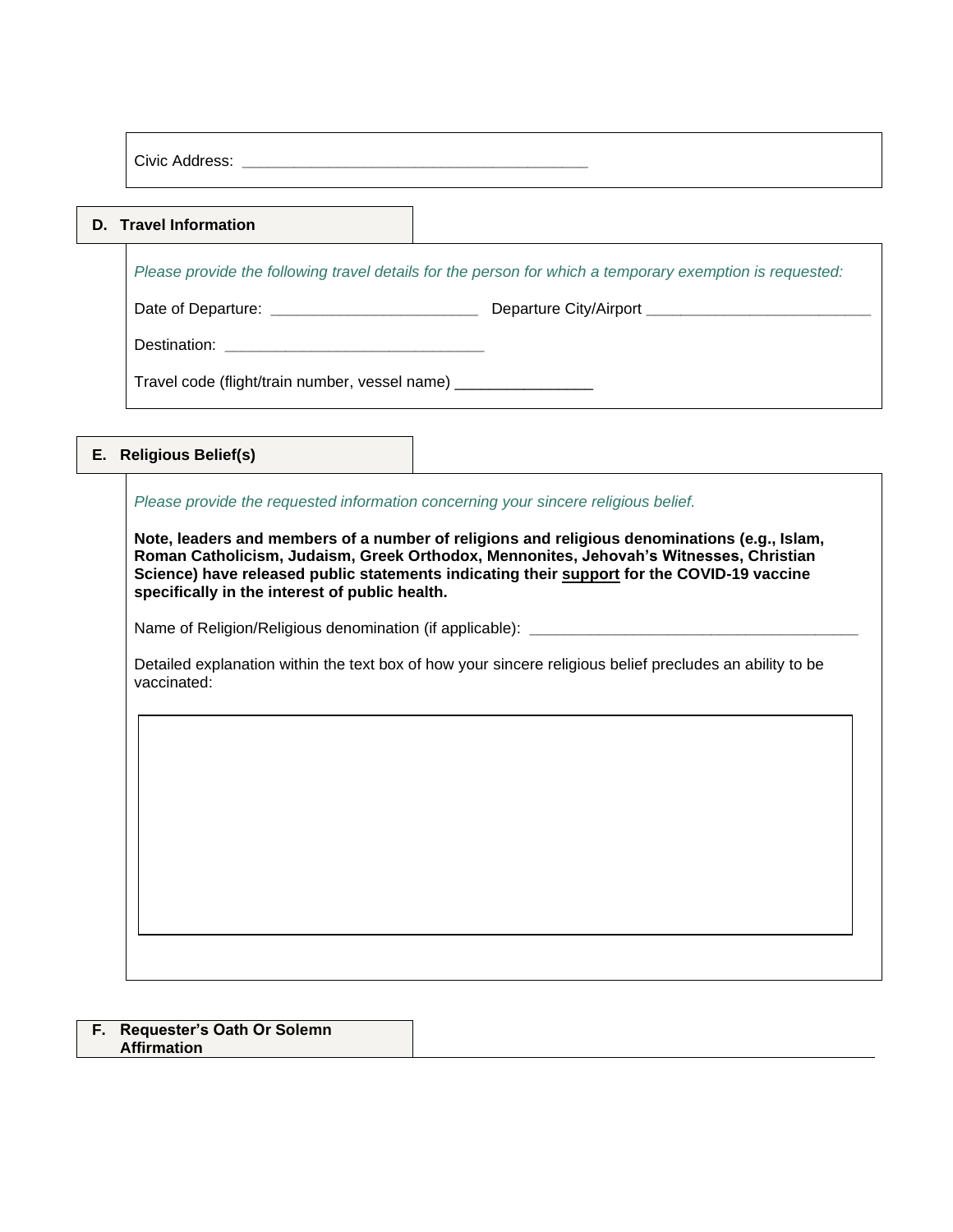| I hereby make oath or solemnly affirm and say that I am/or the person for which the exemption is requested<br>is unable to be vaccinated because of a sincere religious belief(s). |
|------------------------------------------------------------------------------------------------------------------------------------------------------------------------------------|
| I hereby make oath or solemnly affirm that all information included in this form is true and accurate.                                                                             |

Signature: **\_\_\_\_\_\_\_\_\_\_\_\_\_\_\_\_\_\_\_\_\_\_\_\_\_\_\_\_\_\_\_\_** Full Name: **\_\_\_\_\_\_\_\_\_\_\_\_\_\_\_\_\_\_\_\_\_\_\_\_\_\_\_\_\_\_\_\_**

Date: **\_\_\_\_\_\_\_\_\_\_\_\_\_\_\_\_\_\_\_\_\_\_\_\_\_\_\_\_\_\_\_\_** Location: **\_\_\_\_\_\_\_\_\_\_\_\_\_\_\_\_\_\_\_\_\_\_\_\_\_\_\_\_\_\_\_\_**

## **G. Signature of Commissioner Of Oaths**

| The following is to be completed by a Commissioner of Oaths: |                                                                    |                |
|--------------------------------------------------------------|--------------------------------------------------------------------|----------------|
|                                                              |                                                                    | (Municipality) |
|                                                              | (Province, State, or Country) on __________________________ (Date) |                |
|                                                              |                                                                    |                |
| Note: this form is valid for the return trip only.           |                                                                    |                |

#### **H. Acknowledgement - False Or Misleading Information**

I acknowledge that it is an offence under section 131 of the *[Criminal Code](https://laws-lois.justice.gc.ca/eng/acts/c-46/)* to make a false statement under oath or solemn affirmation, by affidavit, solemn declaration or deposition or orally, knowing that the statement is false. It is further an offence under section 366 of the *Criminal Code* to make a false document, knowing it to be false.

As per the applicable Transport Canada Order, a person who provides information to a carrier/operator that is known to be false or misleading may also be subject to an administrative monetary penalty or other enforcement action, including prosecution.

## **I. Personal Information**

Your privacy is important. Personal information you provide in this form will be used for the purposes of determining the qualification of the person identified on this form for temporary exemption from the requirements of the applicable Transport Canada Order. Please note that the Carrier/Operator is subject to applicable privacy legislation with respect to the handling of your personal information. The personal information in this form may be provided to and used by Transport Canada for the purpose of audit and enforcement. The Minister of Transport may collect this personal information pursuant to the applicable legislation, under the *Aeronautics Act, Railway Safety Act or Canada Shipping Act, 2001*.